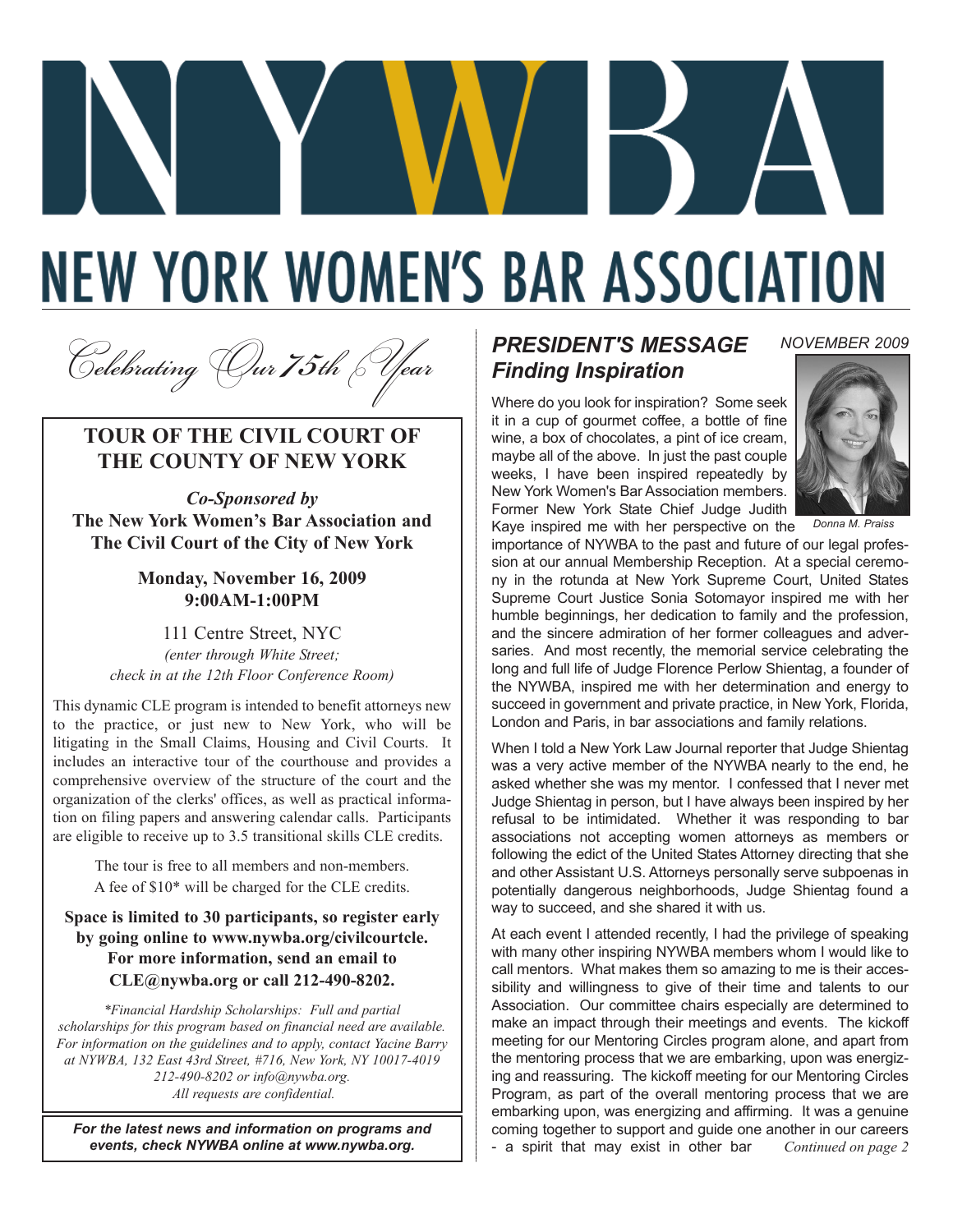Advance the Status of

**NOVEMBER 2009**

### **2009-2010 NYWBA COMMITTEE CHAIRS**

### **STANDING COMMITTEES**

### **SPECIAL COMMITTEES**

| Advance the Status of<br>Nomen in the Profession Brenda Pomerance                                                                                                                                        |                      |
|----------------------------------------------------------------------------------------------------------------------------------------------------------------------------------------------------------|----------------------|
|                                                                                                                                                                                                          | Rachel J. Minter     |
| Alternate Dispute Resolution Andrea Vacca                                                                                                                                                                |                      |
|                                                                                                                                                                                                          | Leona Beane          |
| Awards  Amy Saltzman                                                                                                                                                                                     |                      |
| Business Law, Taxation and Bankruptcy Cassandra Porter                                                                                                                                                   |                      |
|                                                                                                                                                                                                          |                      |
| Monique McClure<br>Children's Rights and Issues Denise Scotto                                                                                                                                            |                      |
| Continuing Legal EducationYacine Barry                                                                                                                                                                   |                      |
|                                                                                                                                                                                                          |                      |
| Domestic Violence Amanda Norejko                                                                                                                                                                         |                      |
|                                                                                                                                                                                                          |                      |
|                                                                                                                                                                                                          |                      |
|                                                                                                                                                                                                          |                      |
| Kay Marmorek<br>Immigration Law<br>Littling the United States of the United States of the United States of the United States of the United States                                                        |                      |
|                                                                                                                                                                                                          |                      |
|                                                                                                                                                                                                          | Marylee Jenkins      |
|                                                                                                                                                                                                          | Dana Kaplan Richter  |
| Dana Kaplan Richter<br>International Law and Practice Christa M. Bosch                                                                                                                                   |                      |
|                                                                                                                                                                                                          | Rebecca Adams Hollis |
|                                                                                                                                                                                                          |                      |
|                                                                                                                                                                                                          |                      |
|                                                                                                                                                                                                          |                      |
| Myra L. Freed<br>Matrimonial & Family Law Briana Denney                                                                                                                                                  |                      |
|                                                                                                                                                                                                          | Sophie Jacobi        |
|                                                                                                                                                                                                          | Hon. Andrea Masley   |
| Mentoring & Mentoring Circles. Andrea Vacca                                                                                                                                                              |                      |
|                                                                                                                                                                                                          |                      |
|                                                                                                                                                                                                          |                      |
| Randy L. Shapiro<br>Newsletter<br>Newsletter<br>Anahid ("Annie") Ugurlayan<br>Privacy & Cyberlaw<br>Anahid ("Annie") Ugurlayan<br>Privacy & Cyberlaw<br>Anahid ("Annie") Ugurlayan<br>Privacy & Cyberlaw |                      |
|                                                                                                                                                                                                          |                      |
|                                                                                                                                                                                                          |                      |
|                                                                                                                                                                                                          |                      |
| Solo and Small Firm Practice Deborah G. Rosenthal                                                                                                                                                        |                      |
|                                                                                                                                                                                                          | Gina Danetti         |
| Students and New Lawyers. Stephanie M. Adduci                                                                                                                                                            |                      |
|                                                                                                                                                                                                          | Jane C. Cowles       |
|                                                                                                                                                                                                          |                      |
| Technology and the Internet / Website Elizabeth A. Bryson                                                                                                                                                |                      |
|                                                                                                                                                                                                          | Theresa Widmann      |

### *President's Message continued from Page 1*

associations but is so prevalent and vital in the NYWBA. Whether you are a member of an NYWBA Mentoring Circle this year or not, I hope you will participate in one of the NYWBA committees so that you too may find inspiration from NYWBA members and enjoy being a lawyer.

The Office of Career Services at the Benjamin N. Cardozo School of Law invites NYWBA members to participate in the **2009 Practice**

**Area Symposium**. It will be held at the Law School's third floor student lounge, 55 Fifth Avenue (between 12th and 13th Streets), on **Thursday, November 12, 2009 from 6-8 pm.** The Symposium is a unique opportunity for current law students to meet practicing attorneys in an informal setting and learn about a wide range of practice areas and internship opportunities. Please contact NYWBA Students & New Lawyers Committee Chairs at *snlchairs@nywba.org* if you are interested in participating.

# **Meet the NYWBA's New Executive Director**

We are pleased to announce that Karen Lu is the Association's new Executive Director. In this position, Karen will have a wide range of responsibilities, including:

1. Maintaining our membership database and records, including processing applications and renewals, overseeing member mailings, updating records when members change their contact info or practice areas and notifying WBASNY and the Foundation, and preparing our Membership Certification Reports to WBASNY;



2. Handling incoming correspondence and calls and directing them to the President, Treasurer, Committee Chairs and others, as appropriate;

3. Supporting the Treasurer on financial matters, including recording member transactions and depositing payments from dues, events and programs; and

4. Providing support for major events, such as the Annual Dinner, Judiciary Reception, etc.

Karen is a graduate of Pace University, with a Bachelor's Degree in Criminal Justice, and she serves as the Office Manager of a midtown Manhattan law firm. She is quite familiar with NYWBA, as she has been the graphic designer for our Newsletter and our Annual Dinner Journal for the past 10 years. Karen resides in New Jersey with her husband, Manwai, and their 2-year old daughter, Megan.

Many thanks to Vice President Gretchen Beall Schumann, who chaired the Executive Director Search Committee, and to the members of the Committee, for their diligence in reviewing scores of resumes, conducting multiple rounds of interviews, and their overall efforts to identify the best candidate for this important position.

### *Committee Chairs Continued*

|                                 | Loretta A. Ippolito |
|---------------------------------|---------------------|
| Women's Health IssuesTBA        |                     |
| Working ParentsChristine Harman |                     |

Copyright 2009 NYWBA All Rights Reserved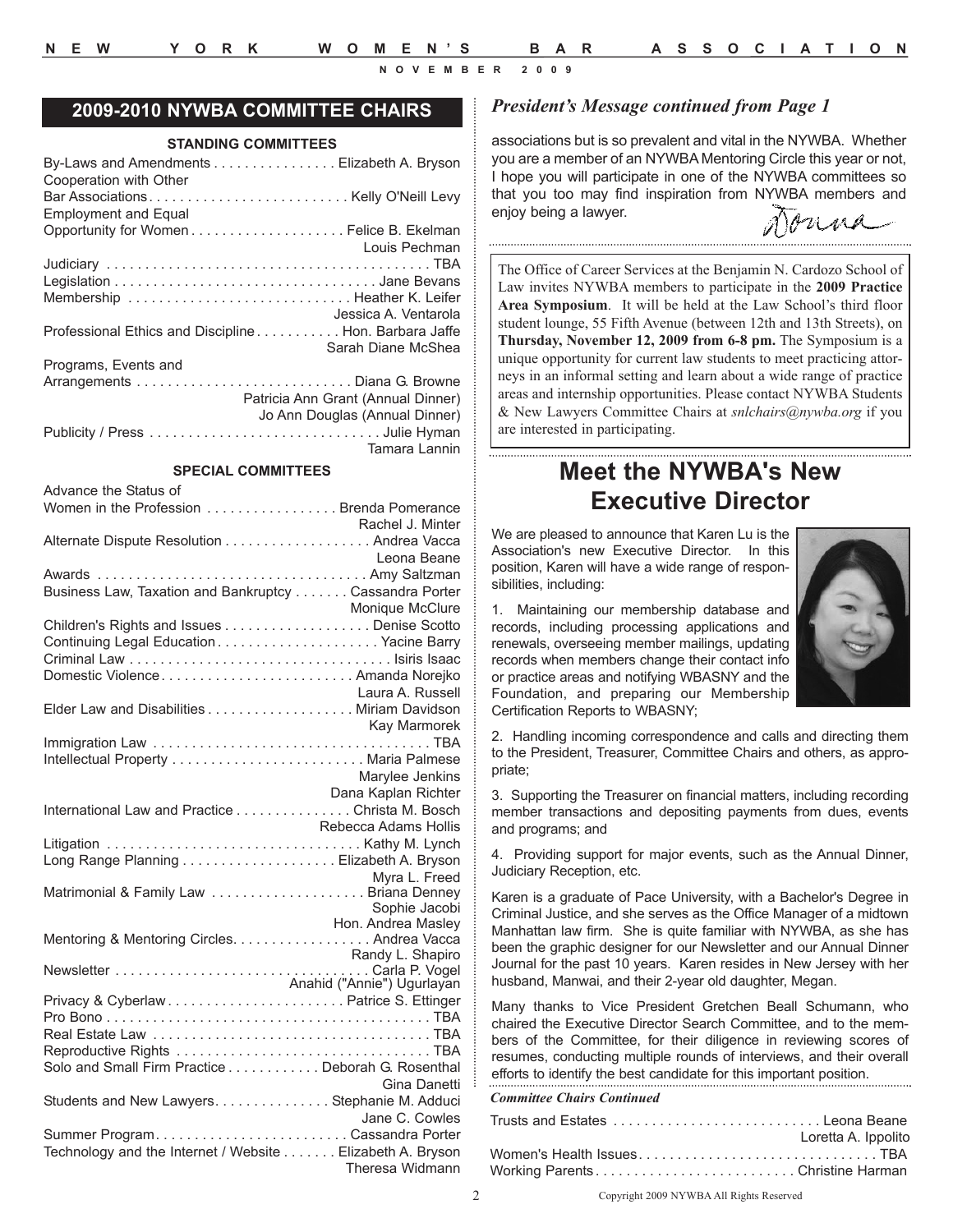# **WELCOME NEW MEMBERS SUSTAINING MEMBERS**

Stephanie M. Adduci Susan Aufiero Hon. Nancy M. Bannon Brittany Banta Carolyn A. Blessing Erin Bohannon Hon. Noel A. Brennan Garry Buff Tiffany A. Buxton Michi Cabrera Moira E. Casey Kimberly A. Considine Marie A. Corliss Gina T.Danetti Christa D'Angelica Marilyn Daniels Katie Duke Patrice S. Ettinger Courtney B. Feldman Magdalena Hanebach Meredith S. Heller Jocelyn Jacobson Jiayi Jiang Caryn B. Keppler-Citrin Lois L. La Londe Grace P. Lee, PhD Gwen J. Lourie Allison P. Lurin Rosalyn Maldonado

Susan K. Matlow Elizabeth Mattern Monique McClure Irena Milosavljevic Karen M. Mitchell Peter D. Morris Irena Mykyta Hae Sung Nam Kimberley Danzi Overs Anna Pacca Vesna Rafaty Melissa Rivero Lauren A. Roberts Melinda Rodon Adrienne Rose Suzanne M. Saia Remi Flaishman Schwartz Randi-Lynn Smallheer Jessica Sprague Susan M. Stern Allison M. Surcouf Iuliana Tanase Alisa Thatcher Kimberlee F. Trigoboff Debra Weeks Jada West Jing Xu Pauline Yedreyeski

### **The New York Women's Bar Association Foundation, Inc.**

*Invites you to join us for breakfast*

**Hon. Judith S. Kaye**

Former Chief Judge, State of New York Of Counsel, Skadden Arps, Slate, Meagher & Flom LLP

### *Turning Crisis into Opportunity*

at

THE CORNELL CLUB - NEW YORK *6 East 44th Street (between Fifth and Madison) Wednesday, December 2, 2009 8:00 a.m. - 9:30 a.m. (Space is limited)*

RSVP to Kathy Posner at 212-894-6730 or at kposner@condonlaw.com.

*Please bring new children's books to donate to the NYWBA's Judge Judith S. Kaye's Children's Book Club*

With their generous contributions, our sustaining members make it possible for us to accomplish so much more. We honor and thank them for their support.

Elkan Abramowitz Susan L. Bender Laurie Berke-Weiss Elizabeth A. Bryson Mary A. Donovan Myrna Felder Catherine M. Foti Martha E. Gifford Marcia C. Goldstein Adria S. Hillman Michele A. Katz

Robert M. Kaufman Hon. Judith S. Kaye Karen Greve Milton Peter D. Morris Norma Z. Paige Stanley Plesent Karen B. Rosenthal Carol A. Schrager Gretchen Beall Schumann Hon. Felice K. Shea Lisa A. Sokoloff

# **NOTES ON MEMBERS**

*Has something noteworthy happened to you or another member? Send your news to newsletter@nywba.org.*

Former NYWBA President **Lisa A. Sokoloff**, has become associated with the firm of Sills Cummis & Gross, P.C. in New York City, where she'll continue to focus on insurance defense and construction accident litigation.

The NYWBA extends its heartfelt congratulations to **Laurie Berke-Weiss** who will be the co-recipient of the 2010 Judge William Groat Award from Cornell University's School of Industrial and Labor Relations, which will be presented at the Pierre Hotel in New York City on April 20, 2010.

# **COMMITTEE NEWS**

*The Committee to Advance the Status of Women* is preparing to launch its 2009 NYWBA Survey of Manhattan Law Firms. See www.nywba.org/surveyinfo for our 2007 Survey. If you want to help reach out to firms to participate, please contact **Rachel Minter** at (212) 643-0966 or *survey@nywba.org*. Also, if you are in a firm that has a Manhattan office, please let us know to whom in your firm we should send the survey by sending an email to *survey@nywba.org.*

*Matrimonial & Family Law Committee* - The Matrimonial & Family Law Committee meets on the third Wednesday of the month at 6:15 p.m. at the offices of Blank Rome LLP, 405 Lexington Ave., NYC. To RSVP, send an email to Co-Chairs Briana Denney, Sophie Jacobi & Hon. Andrea Masley at *M&F@nywba.org*, or call Ms. Denney at 212-684-1000.

**Other NYWBA Committees** - Other Committees also host programs and hold substantive meetings throughout the year, and many are looking for new members. If you are interested in joining a Committee or attending a meeting, contact the appropriate Committee Chair (names and contact information are posted at *www.nywba.org/committees*), or send a note to *info@nywba.org*.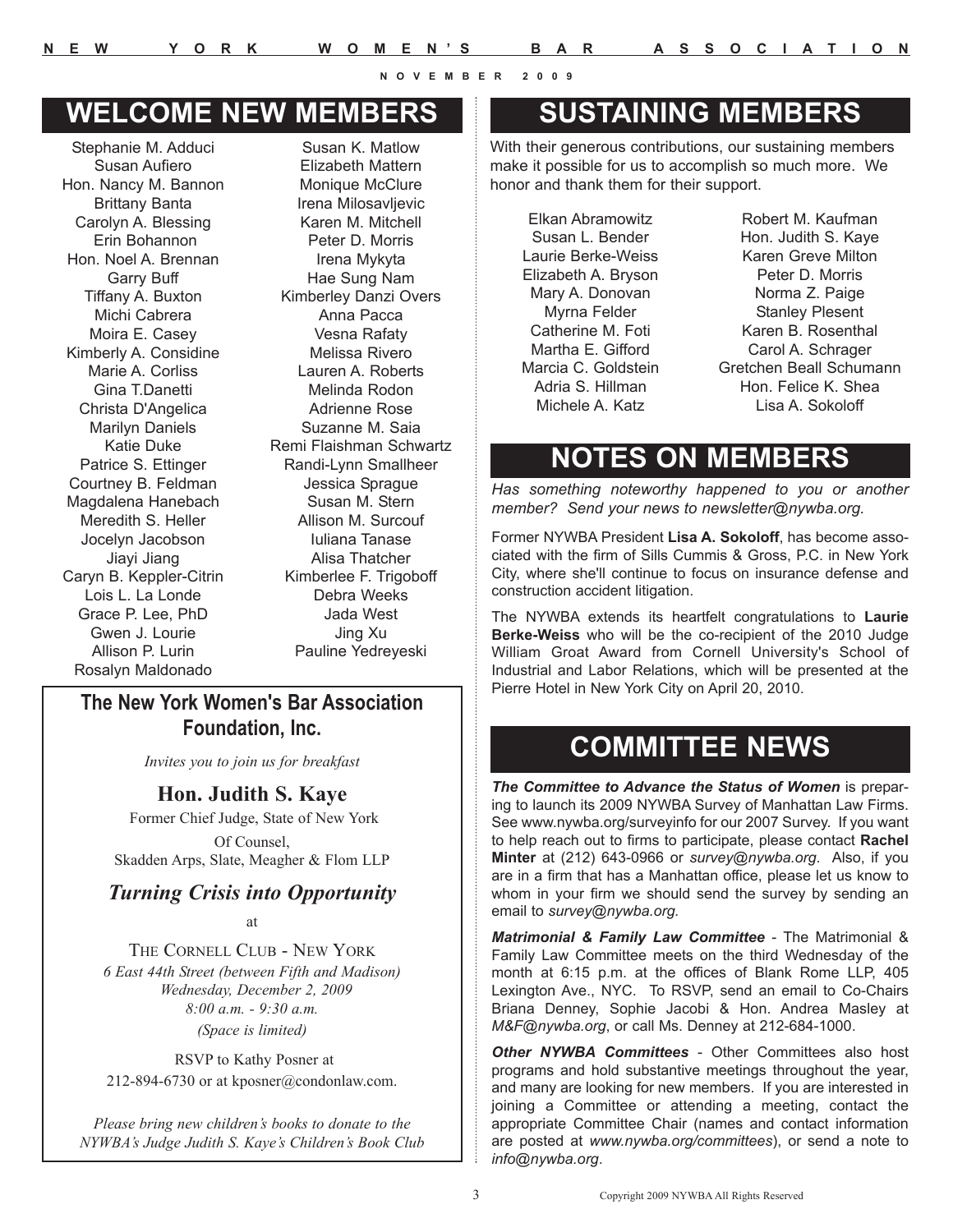# **REGULATORY REFORM -- U.S. FINANCIAL SYSTEM** *By Carla P. Vogel*

President Obama recently issued a white paper titled "Financial Regulatory Reform, A New Foundation: Rebuilding Financial Supervision and Regulation,"1 outlining his comprehensive plan for regulatory reform designed to address the causes of the recent financial crisis. The Plan requires new legislature and rule changes, most of which have been proposed and are currently pending in one or both houses of Congress. The following summarizes some of the key highlights of the Plan.

*Promote robust supervision and regulation of financial firms*: The Plan proposes the creation of a Financial Services Oversight Council, chaired by Treasury and composed of the heads of the principal federal financial regulators, to facilitate coordination of policy and resolution of disputes, and to identify emerging risks in firms and market activities. The Plan also calls for all advisers to hedge funds (and other private pools of capital, including private equity funds and venture capital funds) whose assets under management exceed a modest threshold to be required (i) to register with the SEC and (ii) to report information on the funds they manage that is sufficient to assess whether any fund poses a threat to financial stability.

*Establish comprehensive supervision of financial markets*: The Plan proposes to centralize the current regulatory framework of the CFTC and the SEC for all over-the-counter (OTC) derivatives and asset-backed securities, impose record keeping and reporting requirements on all OTC derivatives, and require all standardized OTC derivative transactions to be executed in regulated and transparent platforms and cleared through regulated central counterparties.

*Protect consumers and investors from financial abuse*: The Plan proposes the establishment of a single regulatory agency, the Consumer Financial Protection Agency (CFPA), to enhance federal supervision and enforcement and improve coordination with the states. The Plan also proposes new authorities for the Federal Trade Commission and the SEC, calling for new regulations to improve disclosure, raise standards and increase enforcement.

*Provide the government with the tools it needs to manage financial crises*: The Plan proposes that the government be allowed to address the potential failure of a bank holding company or other nonbank financial firm when the stability of the financial system is at risk. It is also proposes that the Federal Reserve Board receive prior written approval from the Secretary of the Treasury for emergency lending under its "unusual and exigent circumstances" authority.

*Raise international regulatory standards and improve international cooperation*: The Plan proposes that the United States will seek to coordinate international financial policy through the G-20, the Financial Stability Board, and the Basel Committee on Banking Supervision, and focus on reaching international consensus on four core issues: regulatory capital standards; oversight of global financial markets; supervision of internationally active financial firms; and crisis prevention and management.

# **INTRODUCING THE NYWBA'S NEW LOGO**  *By Andrea Vacca*

In June, the Board of Directors agreed that the New York Women's Bar Association needed a new logo and that it needed it fast. A Committee was formed with the understanding that we would do whatever it took to have a new logo chosen by the end of August and ready to launch by September 14th, the date of our Annual Membership Reception. The Committee, which consisted of President Donna Praiss and Directors Andrea Vacca, Elizabeth Bryson, Julie Hyman and Patricia Grant, immediately got to work to discuss what we wanted a logo to represent. We agreed that the logo should reflect the identity and goals of the NYWBA, which include promoting women in the legal profession in New York City, and particularly in Manhattan. The logo should also evoke the facts that: the majority of our members are modern, working women; we are highly supportive of each other; and our membership spans many generations. We agreed that the design should be clean, modern, and strong.

After soliciting proposals from three different design firms, we selected Rappy & Company, a Manhattan-based design firm. Floyd Rappy, the firm's founder, explained that his goal was to produce a successful logo that was simple, strong and easily identifiable; it would also be sophisticated and would provide our organization with credibility.

Within two weeks, Rappy & Company presented us with six designs in grey scale. Mr. Rappy explained that by presenting the logo without color, it helps to make a decision without the emotional response that colors invoke. One design stood out above the others. After a crash course in logo design, we learned that the contemporary design appealed to us because it had the effect of letters breaking out of a box - not wanting to be contained. The font was classic and strong, and it was neither too masculine nor feminine. The "W" in the organization's initials, which would eventually be highlighted by a single color, would also stand out because it was centered and balanced by the other four initials.

Following a presentation of four different color combinations, the Committee narrowed its choice down to two and at our September Board meeting, the final vote was taken. The favored color combination, as displayed on this Newsletter's front cover, has a distinctive blue background and a "W" highlighted in a golden yellow. Our new logo will be utilized on all NYWBA printed and web materials. Logo pins may also be available.

Thank you to the Committee members who worked under such a time crunch. And thank you to Floyd Rappy and his team at Rappy & Company, who so quickly and expertly designed an image that reflects the mission and membership of the NYWBA.

*Andrea Vacca chairs the NYWBA Alternate Dispute Resolution Committee and Co-Chairs the Mentoring Circles Program. She is a certified Family and Divorce Mediator and a Collaborative Law Attorney.*

1. June 17, 2009. See, http://www.financialstability.gov/docs/regs/Final Report\_web.pdf.

\_\_\_\_\_\_\_\_\_\_\_

*Carla P. Vogel is a Vice President of the NYWBA and Co-Editor of the Newsletter. She is an Executive Director in the Legal and Compliance Department at Morgan Stanley Investment Management.*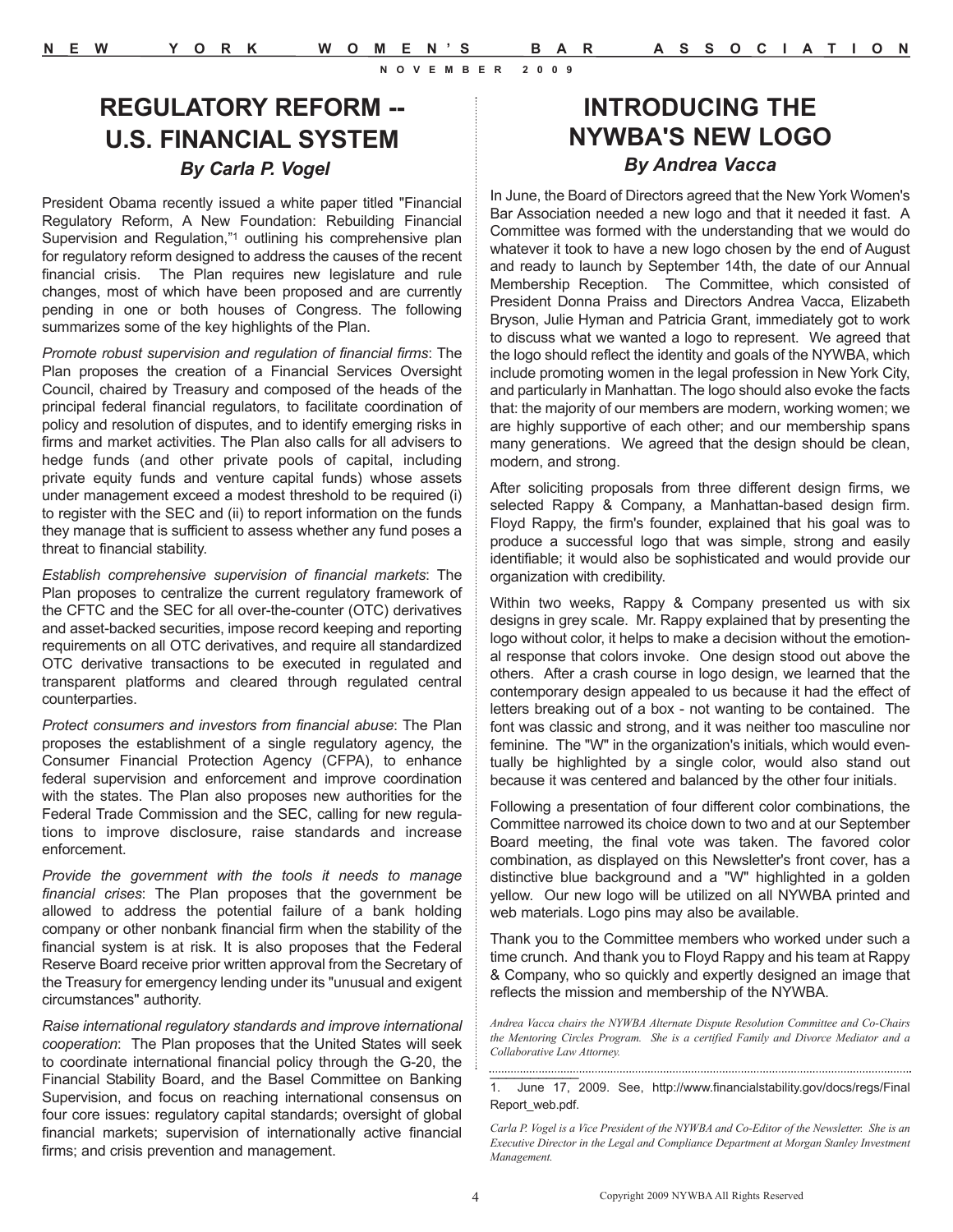# **MENTORING CIRCLES KICKOFF** *By Andrea Vacca* On October 13, 2009, the NYWBA kicked off its newly revitalized

Mentoring Circles program with a reception held in the beautiful new offices of Newsweek, which generously hosted the event. Approximately 43 NYWBA members were in attendance, representing about one-half of our members participating in the program.

President Donna Praiss started the evening by providing an overview of the 15-year history of the NYWBA Mentoring Circles program. While the program has shrunk considerably, two circles are still in existence and self-sustaining. Because mentoring is needed at all stages of a person's career, especially at times of change and transition, and in response to overwhelming member interest, Ms. Praiss encouraged the revitalization of the Mentoring Circles program.

At the kickoff event, Committee Co-Chairs Randy Shapiro and Andrea Vacca explained that a Mentoring Circle is a group of NYWBA members who meet regularly to provide each other with professional support and development. Each circle has 10 to 12 members with different levels of legal experience and represent various practice areas and legal work environments. When a Mentoring Circle is well-balanced, the mentoring and support flows around the entire circle and benefits both mentors and mentees. They underscored that a Mentoring Circle is not a oneon-one mentoring program nor a job search program, although members may find jobs and mentors through their involvement in a Circle.

Former NYWBA President Martha Gifford described in more detail the history of the NYWBA Mentoring Circles program, which was initially developed in 1995 by the Committee for Women in the Profession with the help of a scientific study conducted by a graduate student in the Columbia University School of Social Work. Subseqently, it was featured in the book The Lawyer's Guide to Mentoring, by Ida O. Abbott, Esq. Ms. Gifford explained that a successful circle involves a regular meeting schedule (5 or 6 times a year, if possible) and that each meeting has a designated topic in order to generate focused discussions that interest all members.

Janet Cord, former NYWBA Treasurer and Board member and current Chair of WBASNY's Finance Committee, shared how she benefited from being a member of two Mentoring Circles since the program's inception. Of particular benefit to Ms. Cord was having the opportunity to learn from the perspectives and experiences of other legal professionals in her circle.

Following introductions, the members in attendance were directed to one of eight tables where they introduced themselves to other members of their Circle. Before the event ended, each Circle had chosen a liaison and a date for their first meeting.

The next opportunity to join a Mentoring Circle will be in January 2010. Members who are interested in joining a Circle should send an email to *MentoringCircles@NYWBA.org* indicating their firm/company name and address, their area of practice and their year of admission to the bar.

*See page 7 for photos of the event.*

**Justice Sotomayor Celebration at New York Supreme Court** *By Donna M. Praiss*

Close friends and colleagues from the US Court of Appeals for the Second Circuit, the US District Court for the Southern District of New York and the District Attorney's Office joined Chief Judge Jonathan Lippmann and Governor David Paterson on September 24, 2009 to recognize the achievements of US Supreme Court Justice Sonia Sotomayor. Officers from New York Women's Bar Association, Rockland Women's Bar Association, Westchester Women's Bar Association and Women's Bar Association of the State of New York were also on hand to cheer on "one of our own."

Chief Judge Lippmann began the ceremony by recounting highlights of Justice Sotomayor's childhood, education, government and judicial career. Initially motivated by television's Perry Mason to pursue justice in the New York District Attorney's Office and later selected by three different US Presidents to mete out justice on the federal bench, Justice Sotomayor's skill and dedication were lauded by her former boss, Second Circuit Chief Judge Dennis Jacobs. With good humor, Governor Paterson recollected his own childhood passion for the prosecutor in the Perry Mason show and how his career took a very different path from there. Justice Sotomayor thanked everyone for their support and kindness throughout her life and her career.

She was presented with a photograph of Lady Liberty from the façade of the Bronx Supreme Court Building, which she admired as a child growing up in the Bronx. It was her first courthouse memory and a fitting memento of her journey thus far. Immediately following the ceremony, Chief Judge Lippmann escorted Justice Sotomayor through the enthusiastic crowd of well wishers while security agents flanked them on all sides. Although struggling with a cold, Justice Sotomayor embraced her close friends and greeted all with a warm smile. It was a beautiful homecoming for Justice Sotomayor.



*Chief Judge Jonathan Lippmann (l.) and US Supreme Court Justice Sonia Sotomayor (c.)*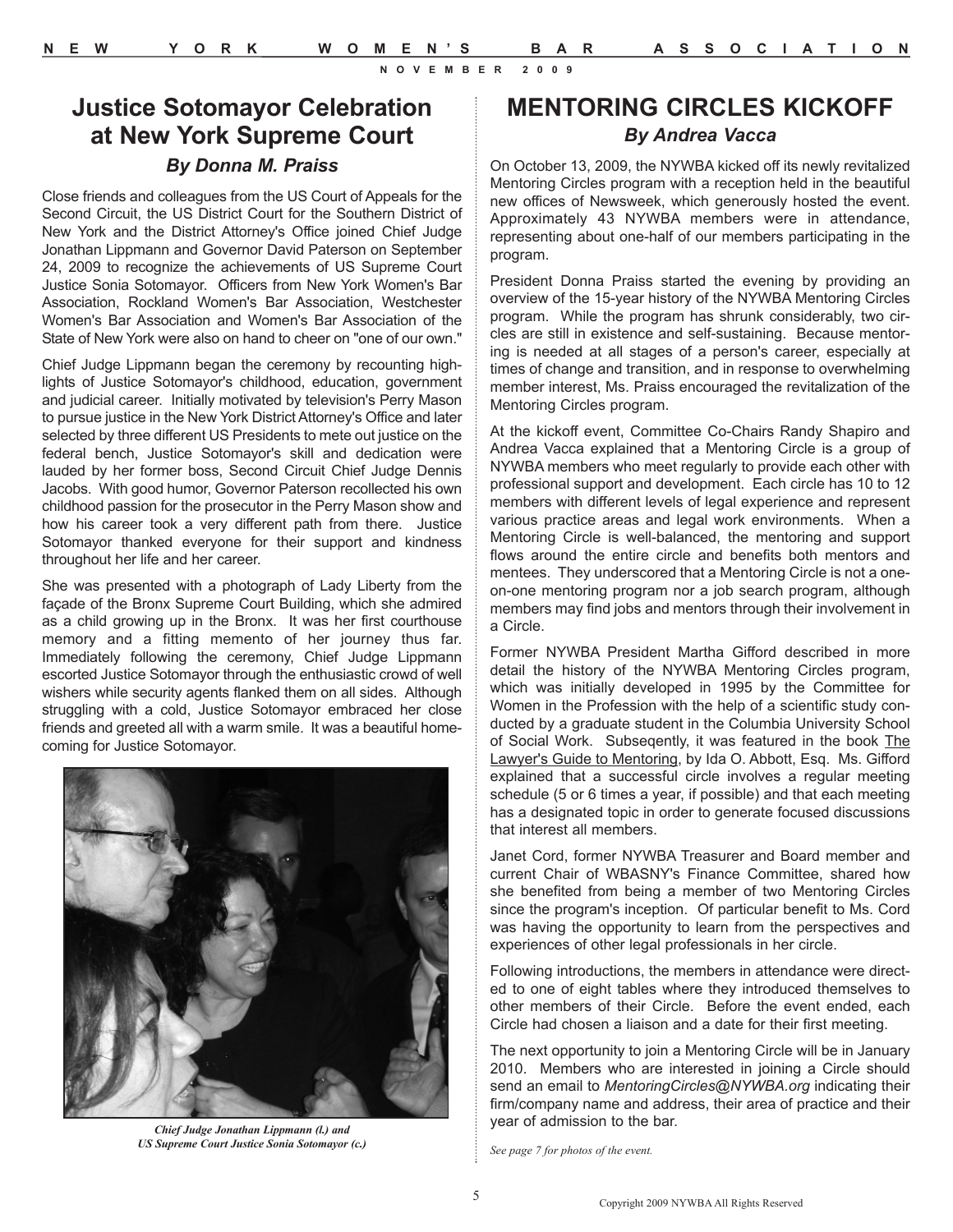### **Remembering Honorable Florence Perlow Shientag - NYWBA Founder and Past President** *by Elizabeth A. Bryson and Martha E. Gifford*

It is with great sadness that the New York Women's Bar Association reports that our last surviving Founder, Past President Hon. Florence Perlow Shientag, passed away on October 7, 2009.

Judge Shientag received a Bachelor of Science degree from New York University and her law degree from the New York University School of Law in 1933. She was admitted to practice in New York, Florida and before the U.S. Hon. Florence Perlow Shientag Supreme Court. Judge Shientag began

in the 1940's

her distinguished career as a Law Secretary to the Honorable Fiorello LaGuardia, Mayor of the City of New York. In 1941, she became a Judge of the Domestic Relations Court. In 1943, she became the first woman appointed as an Assistant United States Attorney for the Southern District of New York, serving in the Criminal Division. In 1954, Judge Shientag established a private practice with offices in New York, London and Paris. Among her achievements as a lawyer was the successful argument before the Supreme Court in defense of the publication of "La Ronde" against criminal charges of obscenity. She continued her practice until just a few years ago.

In the 1930's, no bar associations in Manhattan allowed women to be members. In 1934, newly admitted to the bar, Judge Shientag

was one of a handful of women attorneys who formed the New York Women's Bar Association. In 1935, she was a signatory on the Association's Certificate of Incorporation, establishing the NYWBA as a "full service bar association" with the additional stated purpose to "define and elevate the status of women." Judge Shientag served as President of the Association for the 1941-1942 membership year.

Throughout her extraordinary life, Judge Shientag was continuously involved in the activities of the Association, frequently attending Board meetings and reminding the Association of our duty to support women lawyers. Among innumerable contributions of her time and resources, she established scholarship that annually awarded \$5,000, and later \$10,000, to a law student for submission of the most distinguished article on issues of constitutional law, and generously supported the New York Women's Bar Association Foundation, Inc. She noted a few years ago that she had attended the NYWBA's Annual Installation and Awards Dinners and Luncheons nearly every year for more than seventy years. We are grateful beyond words for her pioneering life and for her devotion to the Association.

*Donations in Judge Shientag's name may be made to the New York Women's Bar Association Foundation, Inc., 132 East 43rd Street, The Chrysler Building, #716, New York, NY 10017-4019.*

*Elizabeth A. Bryson is a past President of the NYWBA and a past officer of WBASNY. Martha E. Gifford is a past President of the NYWBA and WBASNY. The authors thank past Presidents Myrna Felder and Barbara A. Ryan for their invaluable contributions.*

In 2000, the NYWBA hosted the annual Convention of the Women's Bar Association of the State of New York in Washington, D.C. and honored Judge Florence Perlow Shientag (seated third from the left in the front row). *Seated (l-r):* Past Presidents Angela Tese-Milner, Barbara Ryan, Hon. Florence Perlow Shientag, Hon. Betty Weinberg Ellerin, and past Presidents of both NYWBA and WBASNY Myrna Felder, Joan Ellenbogen, and Martha E. Gifford. *First standing row:* Elizabeth Bryson (Convention Chair, later President), Myra Freed, Naomi Sheiner, Ann Pincess Berman, Hon. Patricia Nuñez (Convention Co-Chair), Tina Sernick (Convention Co-Chair), Lori Segal Oppenheimer, Sandra Modell Hirsch, Lisa Sokoloff (later President), Toby Pilsner(past President), Marian Burnbaum. *Back row:* Hon. Barbara Jaffe, Kay Marmorek, Gerry Fifer, Marjorie Martin, Lisa Bauer, Heather Martínez Zona (later President), Hon. Sherry Klein Heitler, Marcia Goldstein (past President), Christine Harman, Karen Greve Milton (then President).





Florence Perlow Shientag, Assistant United States Attorney in the Southern District of New York, 1952 (seated in front row, second from left), the first woman to serve that capacity. She served as a prosecutor in the Criminal Division.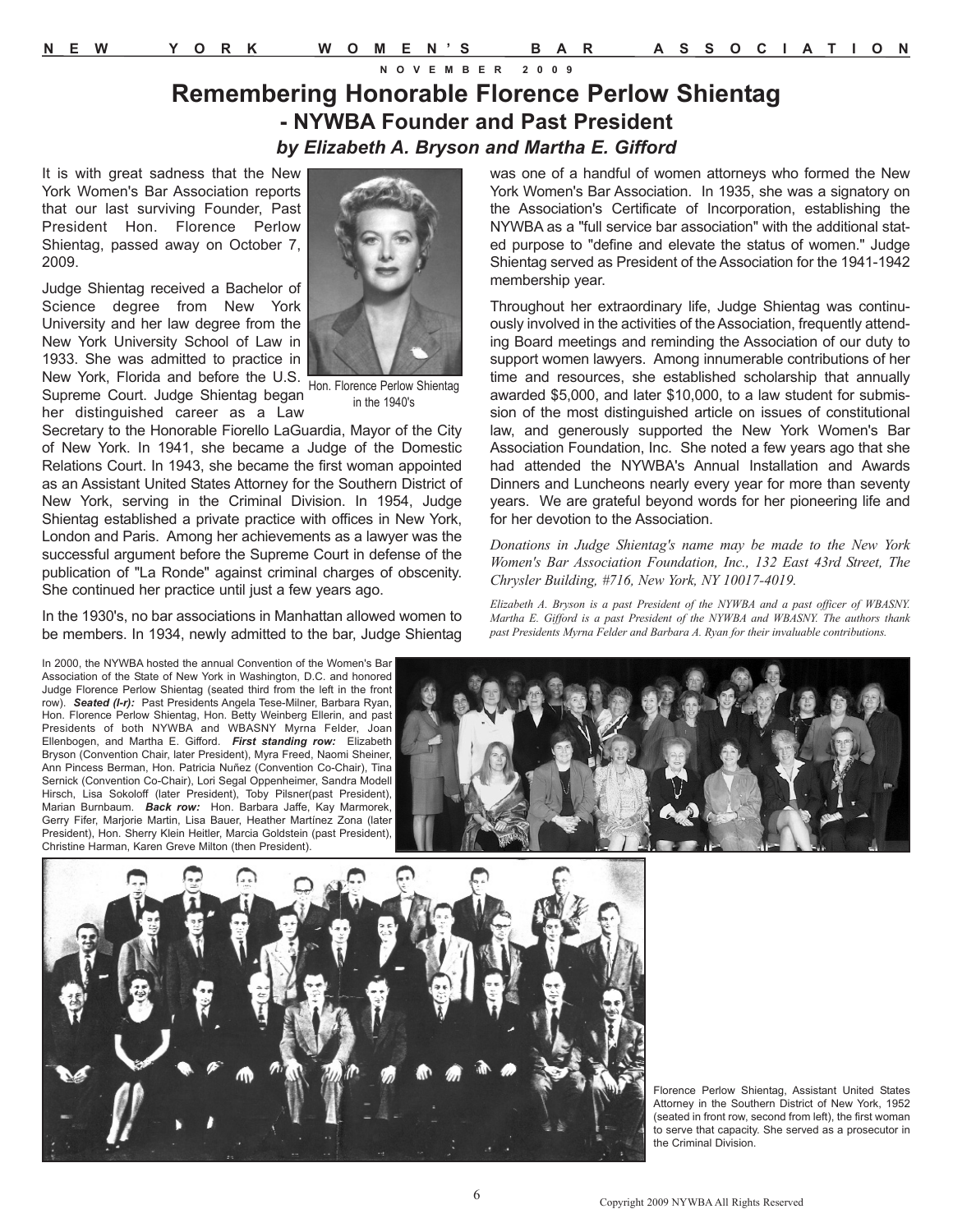# **Record Checking for Matrimonial and Family Court Matters**  *By Sophie Jacobi*

On March 24, 2009, amendments to Domestic Relations Law section 240 and Family Court Act section 651 went into effect, requiring that any judge making decisions concerning the custody of, or access to, a child or children have relevant and current information concerning the parties and parties' child(ren) before issuing any order, whether temporary or permanent, regarding custody or access. Prior to the issuance of any order, the court is required to conduct a record check review of the parties and the child(ren) involved in the action from (1) the statewide registry of Orders of Protection, (2) the Sex Offender Registry, and (3) the Family Court child protective records and warrants.

In addition, prior to the issuance of any order affecting custody or access where more than ninety (90) days have passed since the issuance of the previous order, the Court is required to conduct a record check review of the parties and the children involved in the action from the previously mentioned three databases. The Court is further required to notify the attorneys for the parties and the child(ren) and any self-represented litigants of the results of these searches and to indicate on the record that the Court has considered these results in making its determination.

The Honorable Judy Harris Kluger, Chief of Policy and Planning for NYS's Unified Court System, and the Honorable Sharon S. Townsend, Vice Dean of the NYS Judicial Institute were appointed by NYS Chief Administrative Judge Ann Pfau to co-chair a committee to integrate the new legislation into matrimonial practice. The work of this committee resulted in the new Request for Judicial Intervention Form (UCS-840), which requires the submission of a Matrimonial RJI Addendum (UCS-840M). In addition, counsel is now required to include the following language when submitting an order or judgment: "**Pursuant to Chapter 595 of the Laws of 2008, the Court has searched the required databases and had notified parties and counsel of said results and has considered the results of the search in making this determination."** Moreover, reference to the new legislation, specifically DRL 240 1 (a-1), is now required in several uncontested divorce forms and they are available on the website www.nycourts.gov.

*Sophie Jacobi is associated with Mayerson Stutman Abramowitz, LLP and specializes in matrimonial and family law matters.*



### **The New York Court System's Newly Established Volunteer Attorney Program**

Earlier this year, New York City Mayor Michael R. Bloomberg and Chief Judge Jonathan Lippman announced the creation of the Volunteer Attorney Program, which affords attorneys the opportunity, under the supervision of court staff, to volunteer their services (full-time or part-time) to assist unrepresented clients as a **Pro Bono Volunteer Attorney** or to work in a judge's chambers as a **Chambers Volunteer Attorney** by performing legal research and writing. Attorneys may select the court in which they would like to serve as well as the types of cases they would like to handle, subject to availability. Pro Bono Volunteer Attorneys handle matters ranging from consumer debt cases, matrimonial cases, mortgage foreclosures, landlord/tenant cases, small estates and uncontested divorce. The court system will provide free training, along with CLE credit, in each of these areas. Under the Chambers Volunteer Attorneys' program, a joint effort of the Unified Court System and the Lawyers in Transition Committee of the New York State Bar Association, participants work directly in chambers with a judge and court staff (trial-level courts and appellate courts) dealing with a wide variety of cases such as appellate, commercial, criminal, family, housing and torts.

Applications for Pro Bono Volunteer Attorneys and Chambers Volunteer Attorneys are available at the following links: http://www.nycourtsystem.com/applications/Forms/VolunteerAtt orneyProgram and https://www.nycourtsystem.com/Applications/ ChambersVolunteerAttorneyApplication. Questions should be directed to *volunteerattorneys@nycourts.gov* or by calling 212- 428-5588.

# **JOB ANNOUNCEMENT**

The Honorable Joan B. Lobis of the NYS Supreme Court is seeking applications for the position of **Assistant Law Clerk**. The Assistant Law Clerk position is a one-year clerkship, renewable once, with a starting salary of \$62,323. The duties include preparing memoranda and drafting decisions on substantive motions, conducting discovery and settlement conferences and various administrative responsibilities. Justice Lobis is currently assigned to a medical malpractice part, but she also hears special proceedings.

Candidates must have graduated from an accredited law school no more than three (3) years prior to appointment. NYS Bar admission or eligibility is required. If interested, please send a resume and writing sample to Hon. Joan B. Lobis, 60 Centre Mentoring Circles Kickoff Photos:<br>Street, New York, New York, 10007 - Attn: Elizabeth Osborne, Esq. 39. Street, New York, New York, 10007 - Attn: Elizabeth Osborne, Esq.

*Photo at left: event speakers (l. to r.) Janet Cord, Martha Gifford, Donna Praiss, Andrea Vacca and Randy Shapiro. Photo at right: Mentoring Circles at work!*